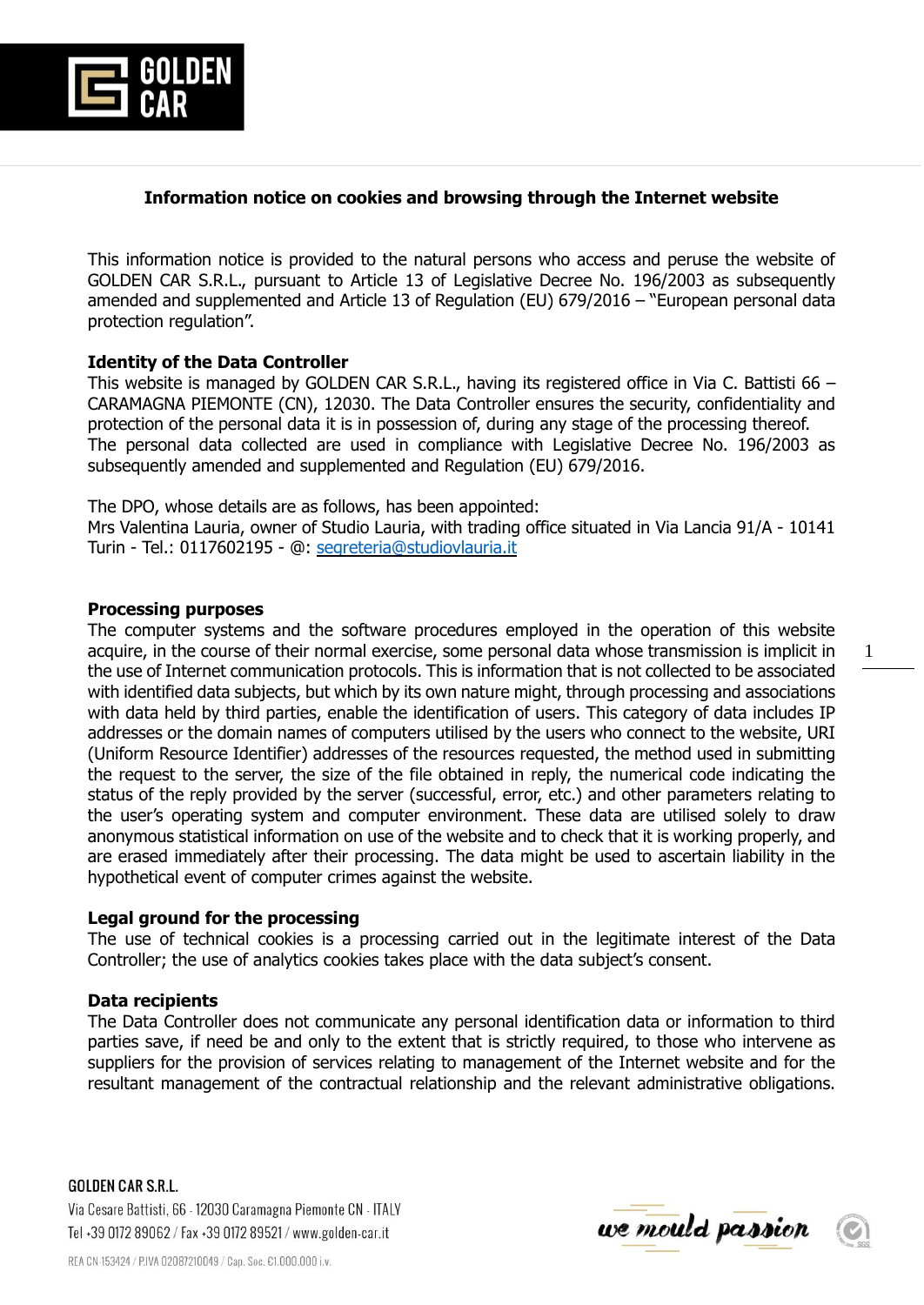

### **Transfer of data**

The Data Controller does not transfer the personal data to third countries or to international organisations.

### **Data storage**

The Data Controller stores the data for the time required to draw anonymous statistical information on use of the website and to check that it is working properly. The data are erased immediately after their processing.

### **Data subject's rights**

With regard to Article 7 of Legislative Decree No. 196/2003, as subsequently amended and supplemented, and Articles  $15$  – right of access,  $16$  – right of rectification,  $17$  – right to erasure, 18 – right to limitation of processing, 20 – right to portability, 21 – right of objection and 22 – right of objection to the automated decision-making process of Regulation (EU) 679/2016, the data subject exercises his rights by writing to the Data Controller at the abovementioned address, or by e-mail, specifying the subject of his request and the right he intends to exercise and attaching a photocopy of an identity document proving the legitimacy of the request.

### **Withdrawal of consent**

With regard to Article 23 of Legislative Decree No. 196/2003 as subsequently amended and supplemented and Article 6 of Regulation (EU) 679/2016, the data subject may withdraw his consent at any time.

## **Lodging a complaint**

The data subject is entitled to lodge a complaint with the monitoring authority of his state of residence.

#### **Refusal to provide the data**

The data subject may refuse to provide his browsing data to the Data Controller. To do so, he must disable the cookies following the instructions supplied by the browser used. Disabling the cookies might worsen the browsing and enjoyment of the website features.

#### **Automated decision-making processes**

The Data Controller does not engage in any data processing that consists in automated decisionmaking processes.

#### **Types of Cookies**

Cookies are information entered on the user's browser when you visit a website or use a social network through your pc, smartphone or tablet. Each cookie contains different data, such as, for example, the name of the server it originates from, a numerical identifier, etc. Cookies can remain in the system for the duration of a session (i.e. until the browser used to surf the web is closed) or for long periods, and can contain a unique identification code.

**GOLDEN CAR S.R.L.** Via Cesare Battisti, 66 - 12030 Caramagna Piemonte CN - ITALY Tel +39 0172 89062 / Fax +39 0172 89521 / www.golden-car.it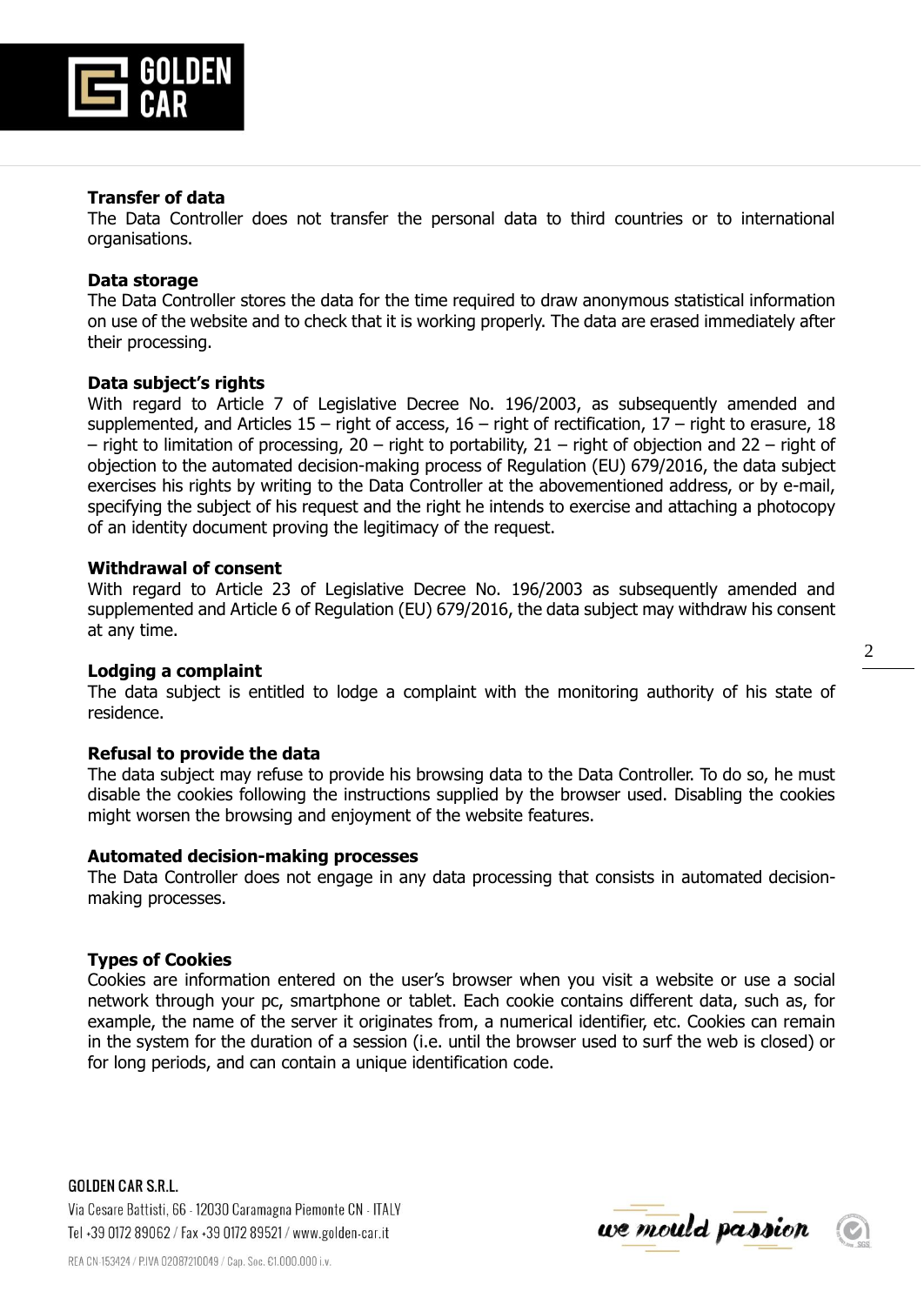

# **Technical cookies**

Some cookie are used to perform computer authentications, monitoring of sessions and memorisation of specific information on the users who access a web page. This so-called technical cookies are often useful, since they intervene, for instance, to facilitate some procedures when you make purchases online, when you authenticate yourself to reserved access areas, or when a website automatically recognises the language you normally use. A specific type of cookies, called analytics, are then used by website managers to gather information, in aggregate form, on the number of users and on the way they visit the website itself, in order to then elaborate general statistics on the service and on use thereof.

## **Profiling cookies**

Other cookies can instead be used to monitor and profile users during browsing, studying their web consultation or consumption movements and habits (what they buy, what they read, etc.), including for the purposes of sending advertisements of targeted and customised services (so-called Behavioural Advertising). We speak in this case of profiling cookies. It can happen that a web page contains cookies from other websites and contents in various elements hosted on the page itself, such as banner ads, images, videos, etc. These are the so-called third party cookies, which are normally used for profiling purposes. Given the special invasiveness that profiling cookies (especially third party ones) might have within the scope of users' private sphere, European and Italian regulations lay down that the user must be adequately informed about their use and express his own valid consent to the inclusion of cookies on his terminal.

## **Cookies used**

The www.golden-car.it website uses the cookies to render the website services more simple and efficient for the user who views the web pages. The users who access the website will receive very small quantities of information on the devices they utilise, be they computers or mobile devices, in the form of small text files, "cookies" indeed, memorised in the directories used by their browser. The cookies used by golden-car.it enable it to:

- memorise browsing preferences,

- avoid re-entering the same information more than once,

- analyse use of the services and contents provided by the website in order to optimise the browsing experience.

The www.golden-car.it website uses Google Analytics or Shynistat. In this case, the information generated by the cookie on use of the website is transmitted to Google Inc. or to Triboo Data Analytics srl and stored on its servers. These data recipients use the information with a view to producing reports on the website activities, intended for the Data Controller or for subjects appointed by it. You may refuse to provide the browsing data by selecting the appropriate browser setting. In this regard, reference should be made to the information notices published on Google's https://www.google.it/intl/it/policies/privacy/ website and to the additional browser component for disabling Google Analytics https://tools.google.com/dlpage/gaoptout?hl=it or to https://www.shinystat.com/it/informativa\_privacy\_generale\_app.html. This choice, however, might prevent use of all the website features. By accepting, instead, use of the cookies as described above and proceeding with the browsing, the user gives his free and unconditional consent to the personal data processing by the Committee and by Google or Inc.Triboo Data Analytics srl according to the

#### **GOLDEN CAR S.R.L.**

Via Cesare Battisti, 66 - 12030 Caramagna Piemonte CN - ITALY Tel +39 0172 89062 / Fax +39 0172 89521 / www.golden-car.it